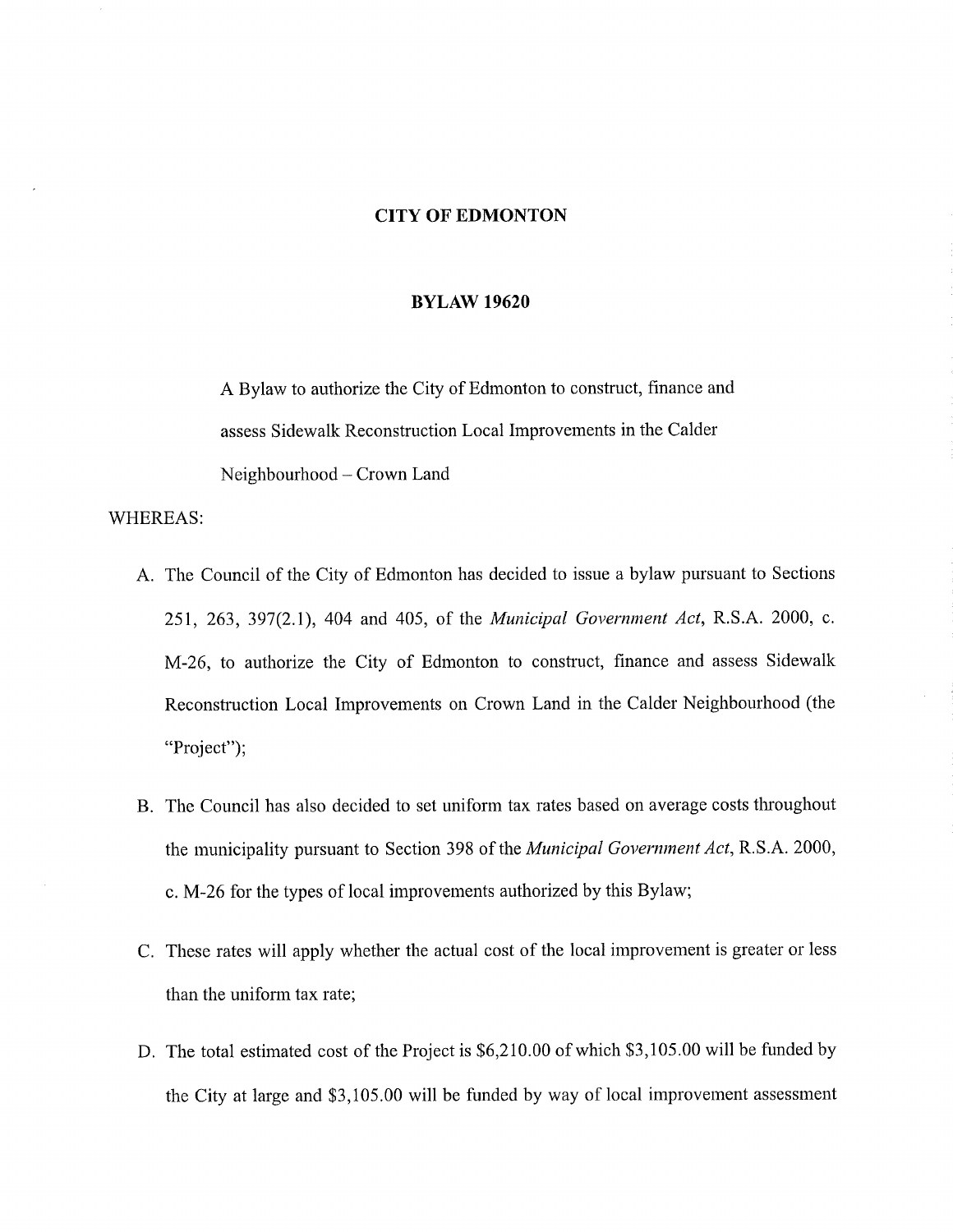against the abutting property owners as calculated using the unit tax rates established in this Bylaw;

- E. In order to construct and complete the said Project, it will be necessary for the City of Edmonton to borrow the sum of \$3,105.00 for the property owner's share on the terms and conditions referred to in this bylaw;
- F. The City of Edmonton will repay the indebtedness over a period of twenty (20) years in semi-annual or annual instalments, with interest not exceeding nine per cent (9%) per annum, payable semi-annually or annually;
- G. The amount of the existing debenture debt of the City of Edmonton on December 31, 2020 is \$3,407,145,492.13 as calculated in accordance with the *Debt Limit Regulation,*  A.R. 255/2000, as amended, no part of which is in arrears;
- H. The estimated lifetime of the Project is a minimum of twenty (20) years;
- I. The proposed construction will serve about 16 assessable metres of frontage;
- J. All required approvals for the Project have been obtained and the Project is in compliance with all Acts and Regulations of the Province of Alberta; and
- K. The Council of the City of Edmonton has given proper notice of intention to undertake the Project, the costs or a portion of the costs thereof to be assessed against abutting owners in accordance with the attached Schedule "A", and no sufficiently signed and valid petition against the said Project has been received by Council.

THEREFORE, THE COUNCIL OF THE CITY OF EDMONTON DULY ASSEMBLED ENACTS AS FOLLOWS: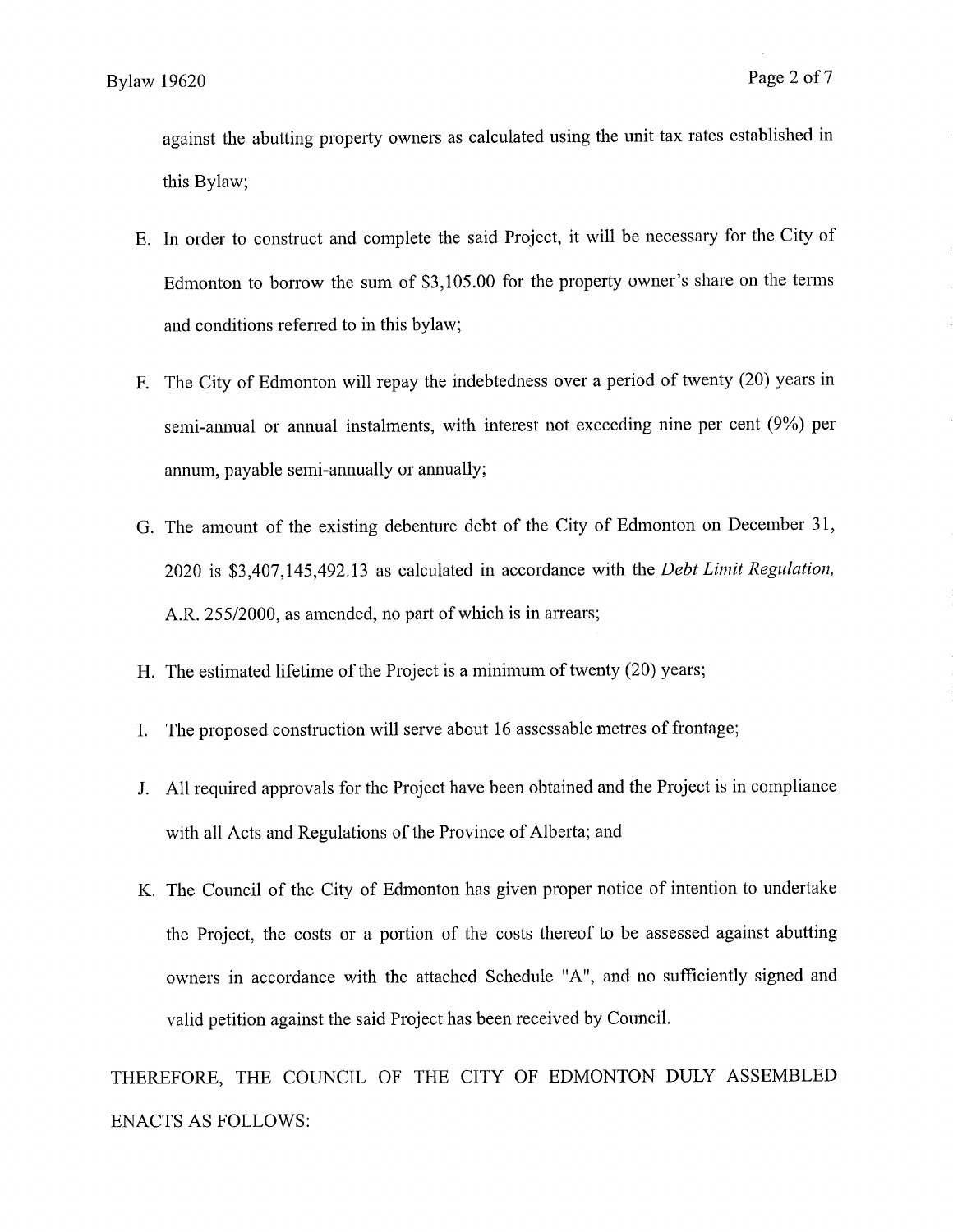- 1. That a unit tax rate of \$12.61 per assessable metre per annum for twenty (20) years be set for the Project, residential and commercial standard, undertaken in 2021. For condominium titled units the assessable metres for the frontage and/or flankage of the condominium plan, where the local improvement is undertaken, will be divided by the number of titled condominium units. Each titled condominium unit will bear a per parcel share of such amount as calculated in this section 1 and as applicable as calculated in section 2.
- 2. With respect to parcels of land which are districted RF1, RF2, RF3, RF4, RPL, RR, RSL, PU, US, A, AP, and RMH pursuant to Bylaw No. 12800, as amended, otherwise known as the Zoning Bylaw of Edmonton, and with respect to local improvement construction;
	- a) The assessed frontage (the abutting portion of the parcel) shall be calculated, dependent on the parcel shape and dimensions by using one of the following methods:
		- i) for parcels of land having equal front and rear parcel dimensions, the assessed frontage shall be equal to the abutting parcel dimension,
		- ii) for irregular shaped parcels of land having a front and rear parcel dimension that are different but do not exceed the other by more than twice as much, the assessed frontage shall be equal to the average lot dimensions of the front and rear of the parcel;
		- iii) for odd or pie shaped parcels of land having a front and rear parcel dimension that are different and exceed the other by more than twice as much, the assessed frontage shall be equal to the average of the front length of the parcel and the scaled dimension of the rear of the parcel (based on a projection of the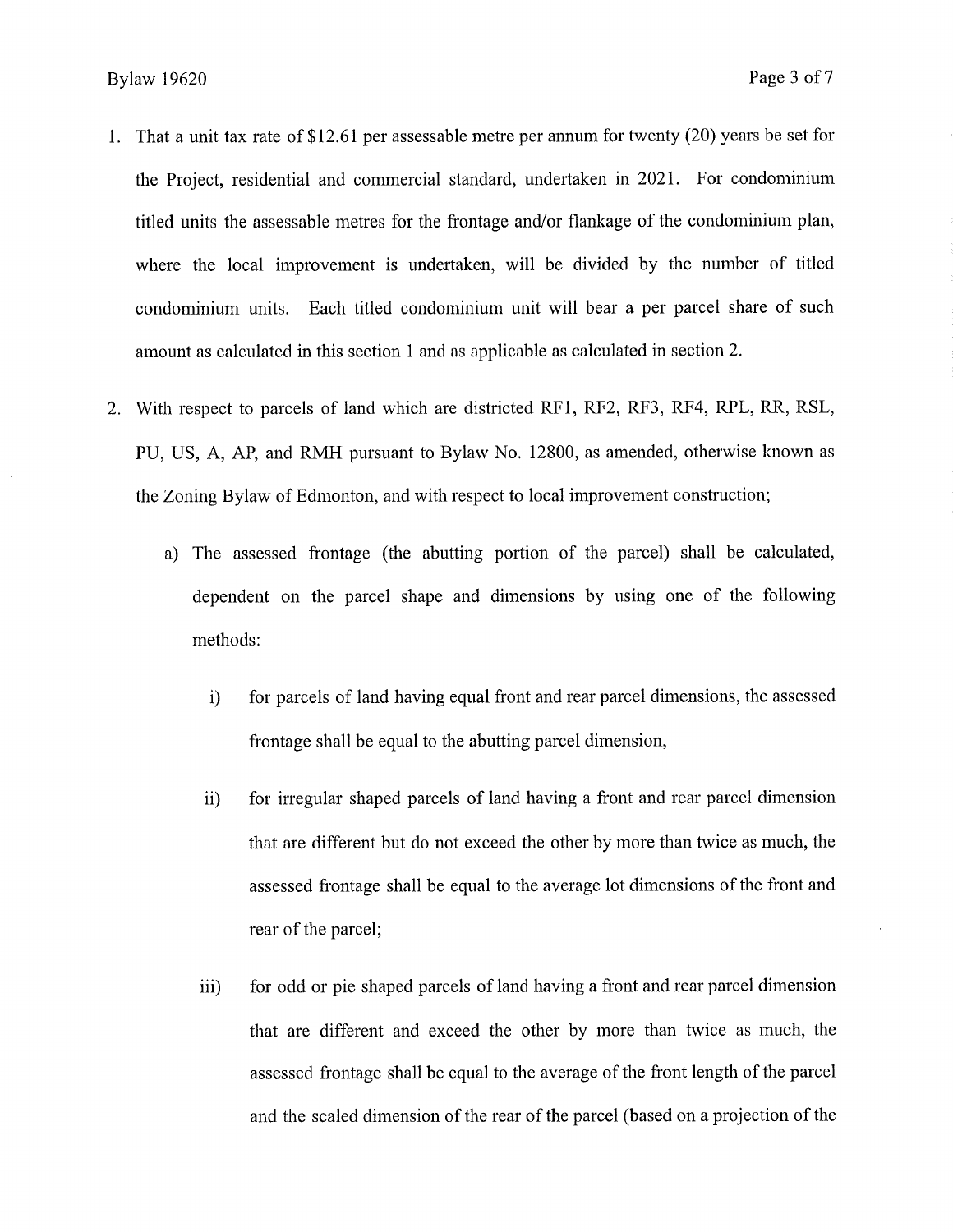shortest parcel flankage length being imposed to that point on the longest parcel flankage length) and this average shall not exceed by more than two times the front length of the parcel.

- b) With respect to the side or flankage of such parcels, they shall be assessed fifteen per cent (15%) of the total number of lineal metres along the side or flankage thereof abutting the road where the local improvement is undertaken.
- 3. That the foregoing unit tax rate was calculated based on a two and six hundred-thirty-four-thousandths per cent (2.634%) interest charge per annum for a twenty (20) year assessment.
- 4. That for the purpose of the Project the sum of \$3,105.00 will be borrowed by way of debenture on the credit and security of the City of Edmonton at large, of which amount the sum of \$3,105.00 is to be collected by way of local improvement assessment as provided in Schedule "A".
- 5. The debentures to be issued under this Bylaw shall not exceed the sum of \$3,105.00, and may be in any denomination not exceeding the amount authorized by this Bylaw and shall be dated having regard to the date of the borrowing.
- 6. The debentures shall be payable in lawful money of Canada and shall bear interest during the currency of the debentures, at a rate not exceeding nine per cent (9%) per annum, payable semi-annually or annually.
- 7. The debentures shall be issued for a period of twenty (20) years and the City of Edmonton will repay the principal and interest in semi-annual or annual instalments.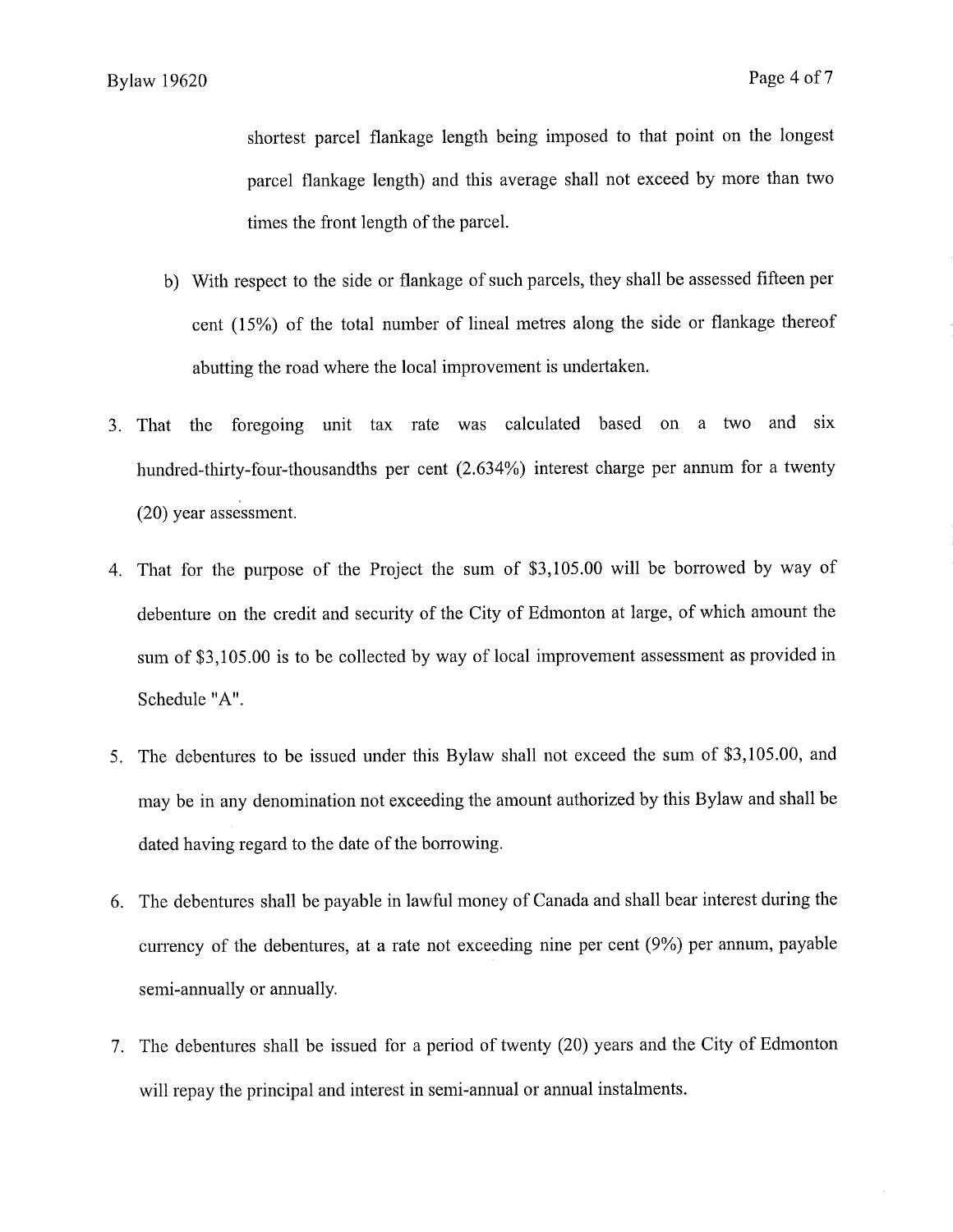- 8. For the purpose of this Bylaw, the Chief Elected Official (as defined by the *Municipal Government Act)* means the Mayor, and the Chief Administrative Officer (as defined by the *Municipal Government Act)* means the City Manager of the City of Edmonton. The Mayor and the City Manager shall authorize such bank or financial institution to make payments to the holder of the debentures, on such date and in such amounts as specified in the repayment schedule forming part of each debenture.
- 9. The debentures shall be signed by the Mayor and the City Manager of the City of Edmonton and the City Manager shall affix thereto the corporate seal of the City of Edmonton to the debentures.
- 10.After applying the local improvement assessments, there shall be levied and raised in each year of the currency of the debentures a rate on all benefiting properties in the City of Edmonton, collectible at the same time and in the same manner as other taxes, in an amount sufficient to pay any of the principal and interest falling due in such year on such debentures.
- 11.The indebtedness is contracted on the credit and security of the City of Edmonton at large.
- 12.During the currency of the debentures, there shall be raised annually for payment of the owners' portion of the cost and interest thereon, by local improvement assessment, the respective sums shown as yearly payments on Schedule "A" and there is hereby imposed on all lands fronting or abutting on that portion of the streets or places whereon the improvements are to be laid, a local improvement assessment sufficient to cover the owners' portion of the cost of the said work and the interest thereon payable at the unit rate or rates set forth in said Schedule "A". The local improvement assessment shall be in addition to all other rates and taxes.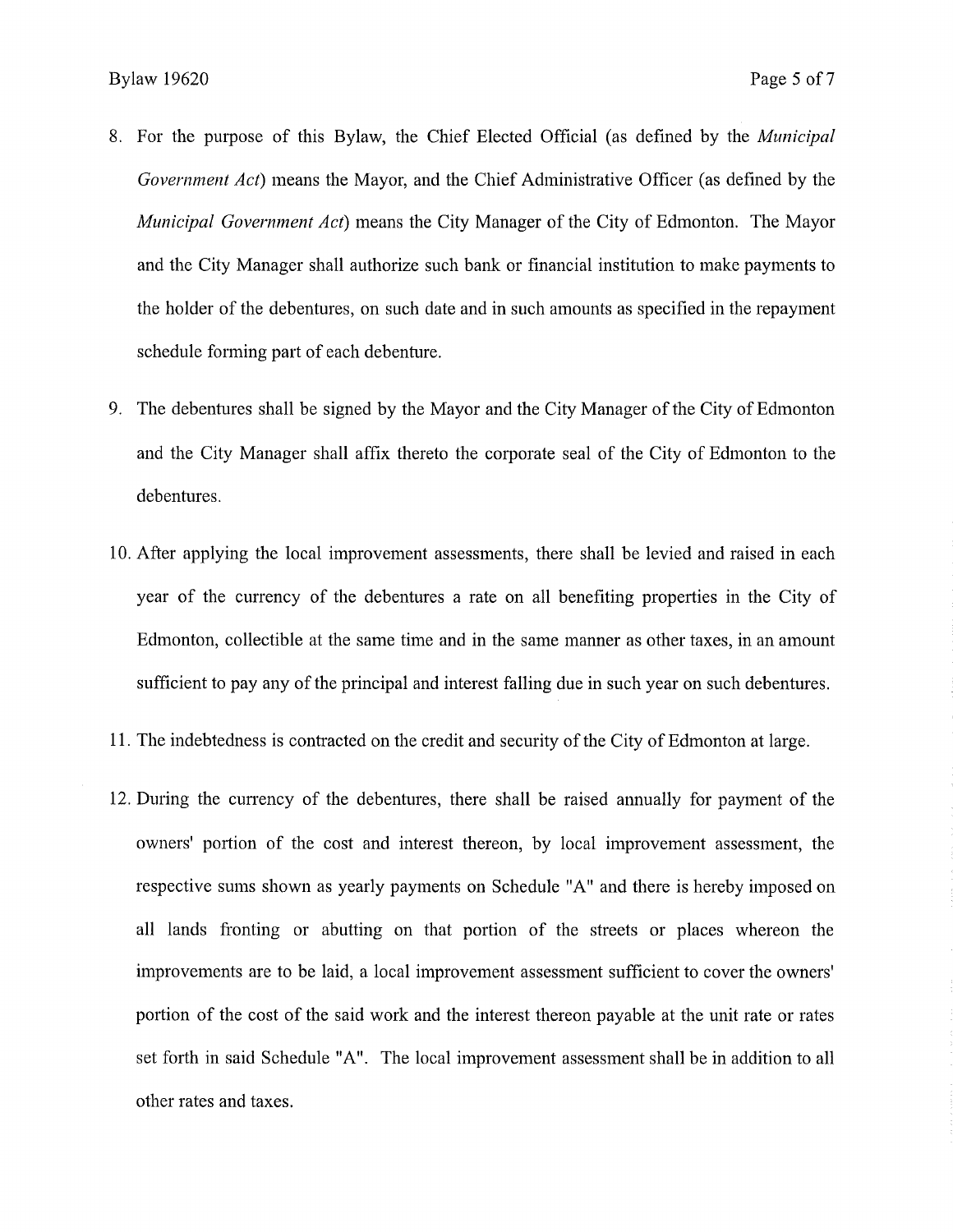- **13.The net amount realized by the issue and sale of debentures authorized under this Bylaw shall be applied only for the purposes for which the indebtedness was created.**
- 14.This Bylaw shall take effect on the day of the final passing thereof.

| READ a first time this  | 19th | day of | April,  | A.D. 2021; |
|-------------------------|------|--------|---------|------------|
| READ a second time this | 16th | day of | August, | A.D. 2021; |
| READ a third time this  | 16th | day of | August, | A.D. 2021; |
| SIGNED AND PASSED this  | 16th | day of | August, | A.D. 2021. |

## **THE CITY OF EDMONTON**

MAYØR

leen Gubrecht

**CITY CLERK**